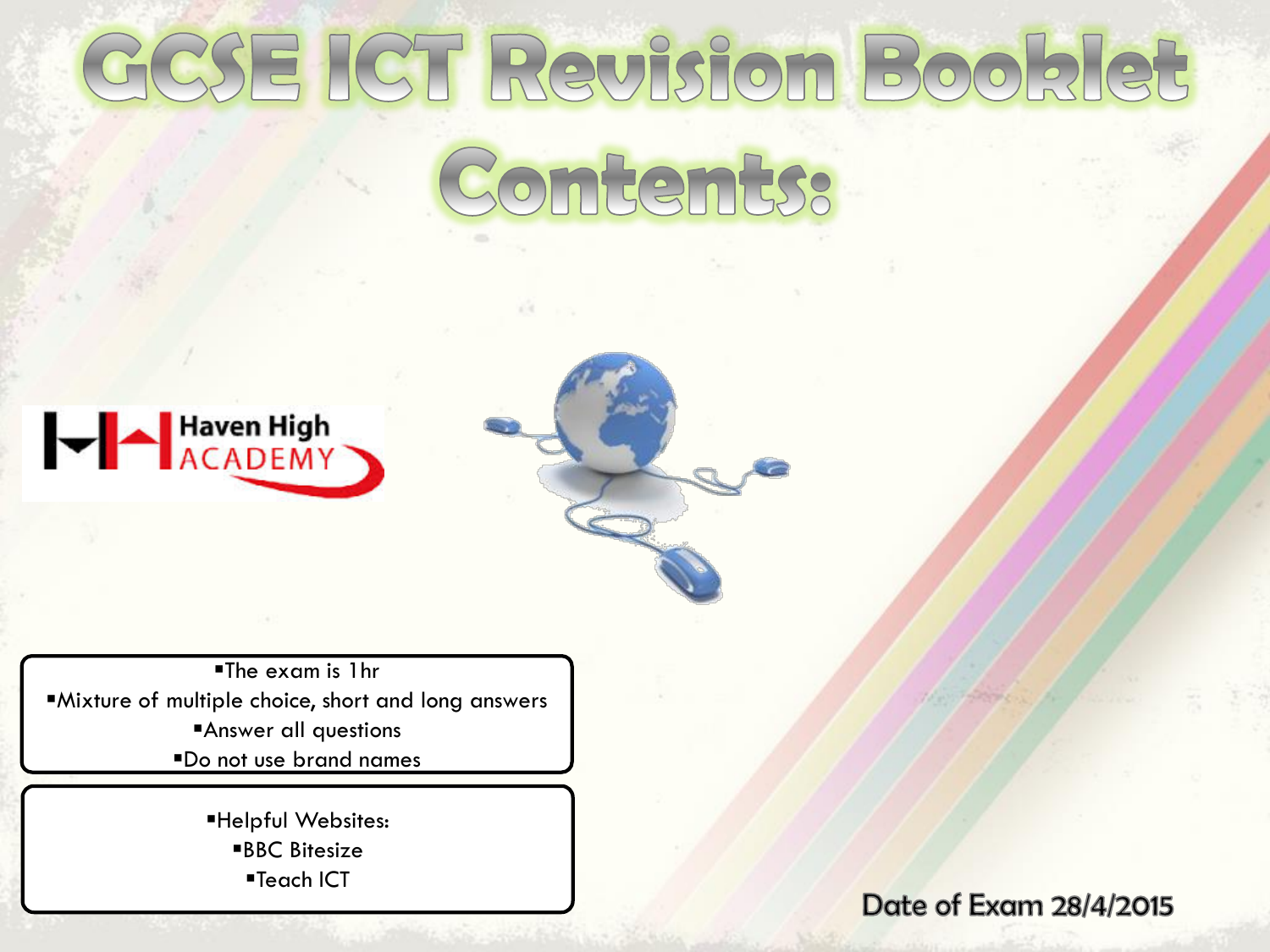#### Lets Communicate - Chapter 1 : Mobile Phone Features

#### **Smart Phone**

A phone offering advanced features. E.g. the ability to send emails or surf the internet

#### **Multifunctional**

Having the ability to do many different things using the same device



#### **GPS in a Mobile Phone**

Global Positioning System – a navigation system that:

Gives the current location

Directions from current location to a specified location

Distance to a specified location

Give you directions/distances from current location to key services such as a hospital

#### **Connectivity**

The most common ways of connecting mobile phones with other devices are Bluetooth and Wi-Fi

A mobile phones **Network Band** determines which countries the phone can be used in.

#### **Designing a Mobile Phone**

When designing a mobile phone for a particular age group you need to consider certain things: Weight of phone **Features of phone** Volume capacity of speakers **Navigation or menu system**  $\blacksquare$ Interface - how they will use it e.g. touch screen or keypad Screen resolution Size of screen and buttons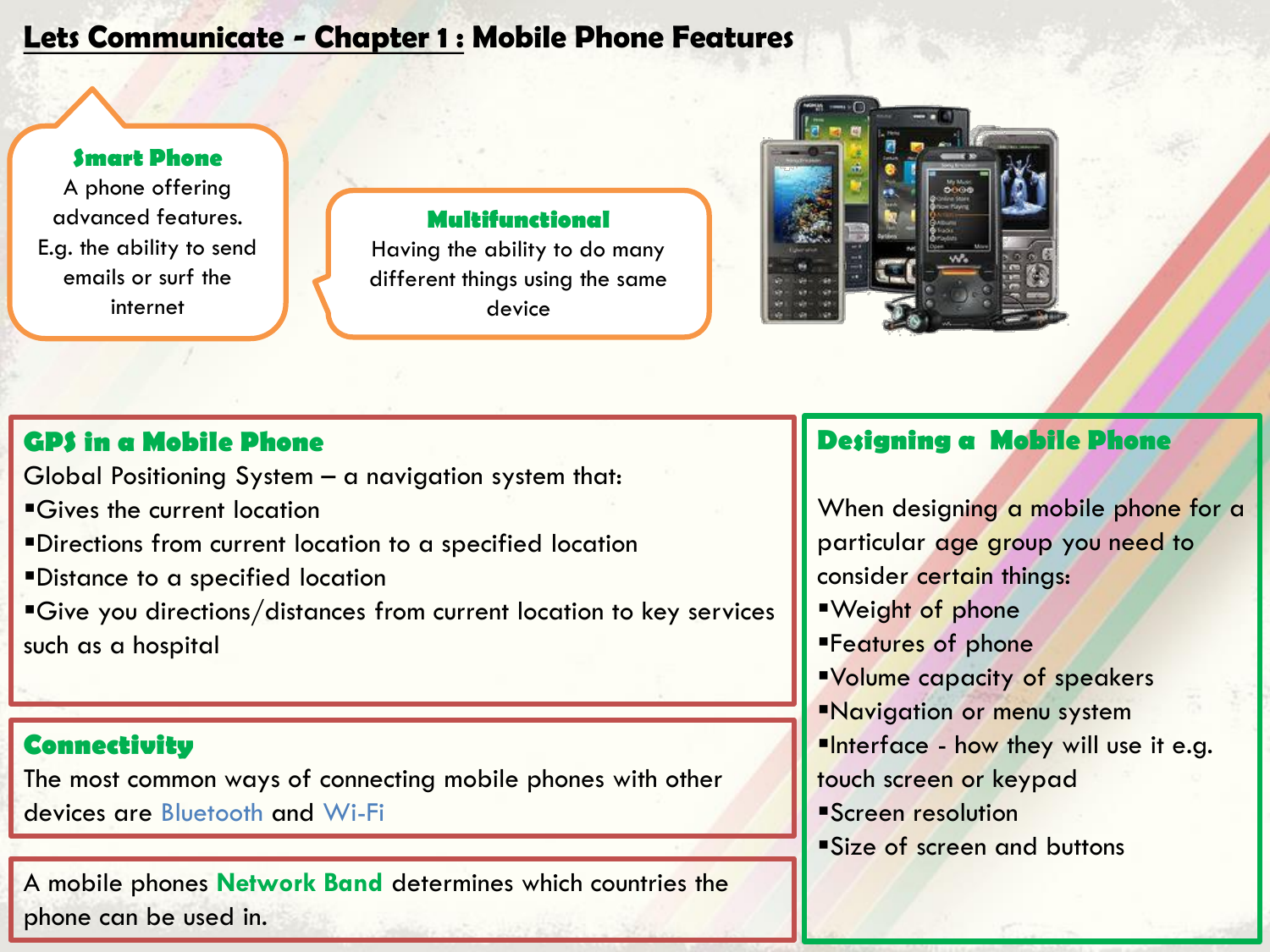

## Lets Communicate - Chapter 1 : - Ways of staying in contact with people:

**VoIP** – Voice over internet protocol [Used to make telephone calls via the internet. A headset or speakers and a microphone are needed. Now available on mobile phones with a 3G connection] **Social Networking** – Allow users to connect with a large number of people. [provide ways of interacting including chats, messaging, email, blogging, video and image sharing **Instant Messaging** – Talking in real time by typing and receiving messages **Blogs** – An online journal that can be shared over the internet. Videos, images and text can be shared.

#### **Email**

[involves sending messages over a communications network such as the internet]

#### **Advantages:**

Cheaper than sending a letter Will arrive faster than a letter Can send emails 24/7 to any country Can access emails from multiple locations Can send attachments

#### **Disadvantages:**

Need to have an internet connection Can receive viruses Receive large amounts of spam (junk mail)



## **Accessing Emails** POP3

Requires users to access email via an internet mail account/mail deleted from server when sent to client [Useful when you only check e-mail from one computer]

## IMAP 4

Emails pushed directly to phone and a copy of mail is kept on both server and client. You can check your email from multiple locations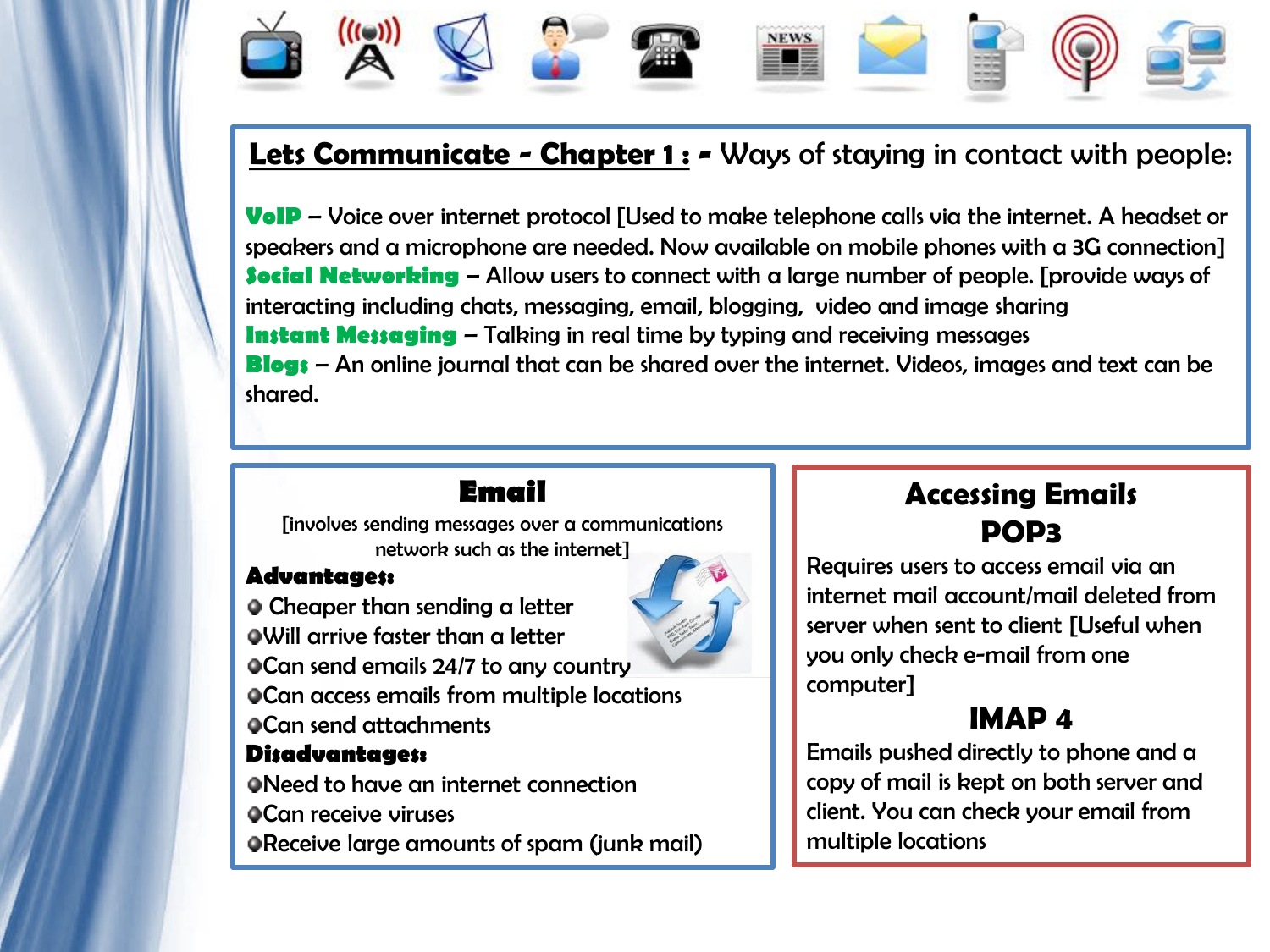#### Lets Communicate – The Digital Divide

The **digital divide** is the gap between those who have access to technology and those who do not.

The following may have an impact on the digital divide.

| On a low income   | Living in a rural area     | Weak literacy skills |
|-------------------|----------------------------|----------------------|
| Have a disability | From an ethnic<br>minority | Elderly              |

#### • People with knowledge of technology and the skills to use it can get better-paid jobs.

- The Internet gives people access to a wider range of products and services
- The Internet allows people to research products and get cheaper deals for goods and services
- The Internet has led to a rise in e-commerce and globalisation

•Students who use computers at home or school can become independent learners and excel in education •Most schools are moving to personalised learning using VLEs. Without Internet access, young people cannot benefit from this.

•A gap in ICT skills may exclude people from particular jobs.

•People can take part in online courses to gain further skills and qualifications

## **Implications of the Digital**

#### **Economic**

Is to do wit money, wealth, jobs, production, distribution and consumption of goods and services

**Educational** This is about learning and the knowledge gained from learning

#### **Social**

This is about human society and the people who live in it

#### **Cultural**

This refers to the behaviour, attitudes and lifestyles of a particular social group

**Divide** •People can feel left out if they do not have technological goods and services.

> •Not having access to communications such as email, IM and mobile phones can affect people's social interactions.

> •Many cafés now offer facilities such as the Internet to attract customers

•Many people carry around MP3/4 players, mobile phones and other digital devices.

•More children stay indoors and play on games consoles instead of playing outside

•Cultural and/or religious in influences might dissuade some groups of people from using ICT which could lead to lack of access, lack of education and an inability for countries to participate in globalisation

**Example exam question:** Some people have limited access to digital technology. Discuss the impact this has on their lifestyle. (6 marks)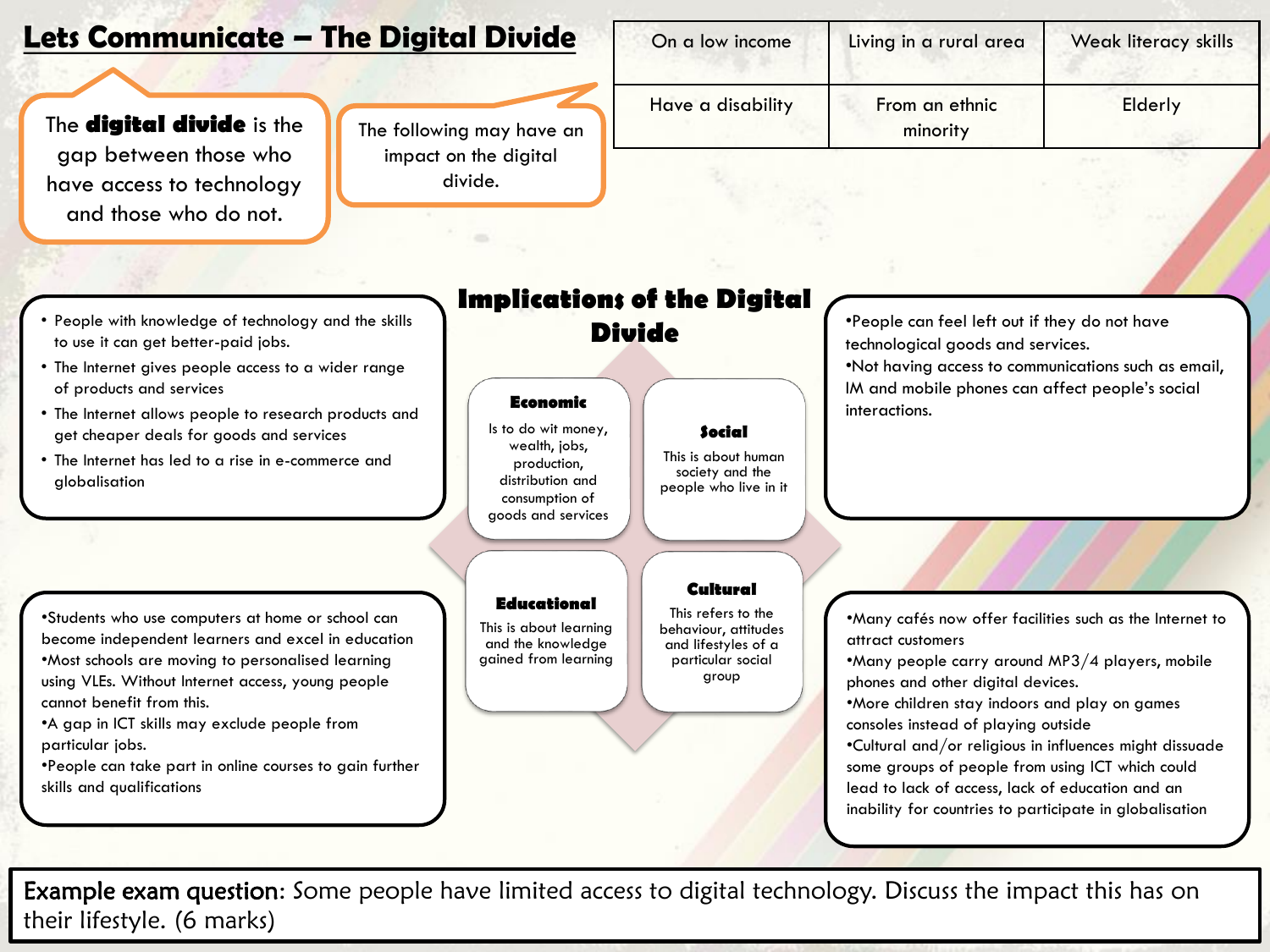#### **Lets Communicate – Internet as a Tool and Internet Safety**

**VLE** – Virtual learning environments are used in school and education. They allow teachers to upload resources and personalise learning for individual students. Students can access resources and have their own space where they can keep their work.

**User Generate Websites (Wikis)** – These websites are made by people working collaboratively adding their own content. [Advantages: the information is always current and not bound by copyright laws] [Disadvantages: Anyone can add to it so if not managed correctly information may be inaccurate, biased or untrue]

**User Forums** – allows users to get together for open discussions.

**Podcasts** – allows users to watch or listen to material at a time that suits them. People can create podcasts and upload them to websites, blogs and social networking sites for other to subscribe to and download

#### **Internet Dangers:**

**Pop-ups** [small screens that open automatically on your screen. Can be genuine advertising or scams]

**Spyware** [computer software that obtains information from a user's computer without their knowledge or consent]

**Identity theft** [takes place when someone collects information about you and uses it for criminal purposes]

**Spam** [unwanted email]

**Phishing** [a link that is sent to a recipient and they may be tricked to click on it and give their personal details]

**• Hackers** [people who try to gain unauthorised access to someone computer]

**Viruses** [programs that infect your computer and damage the system settings and memory]

#### **Cookies**:

is a file which stores information related to your internet activity. [Cookies save time as they remember your login details, website preferences are saved so next time you visit them they will look the same. Shopping sites also make suggestions for you based on your search history] [Can cause problems when computers are shared as they store login details that can be used by hackers]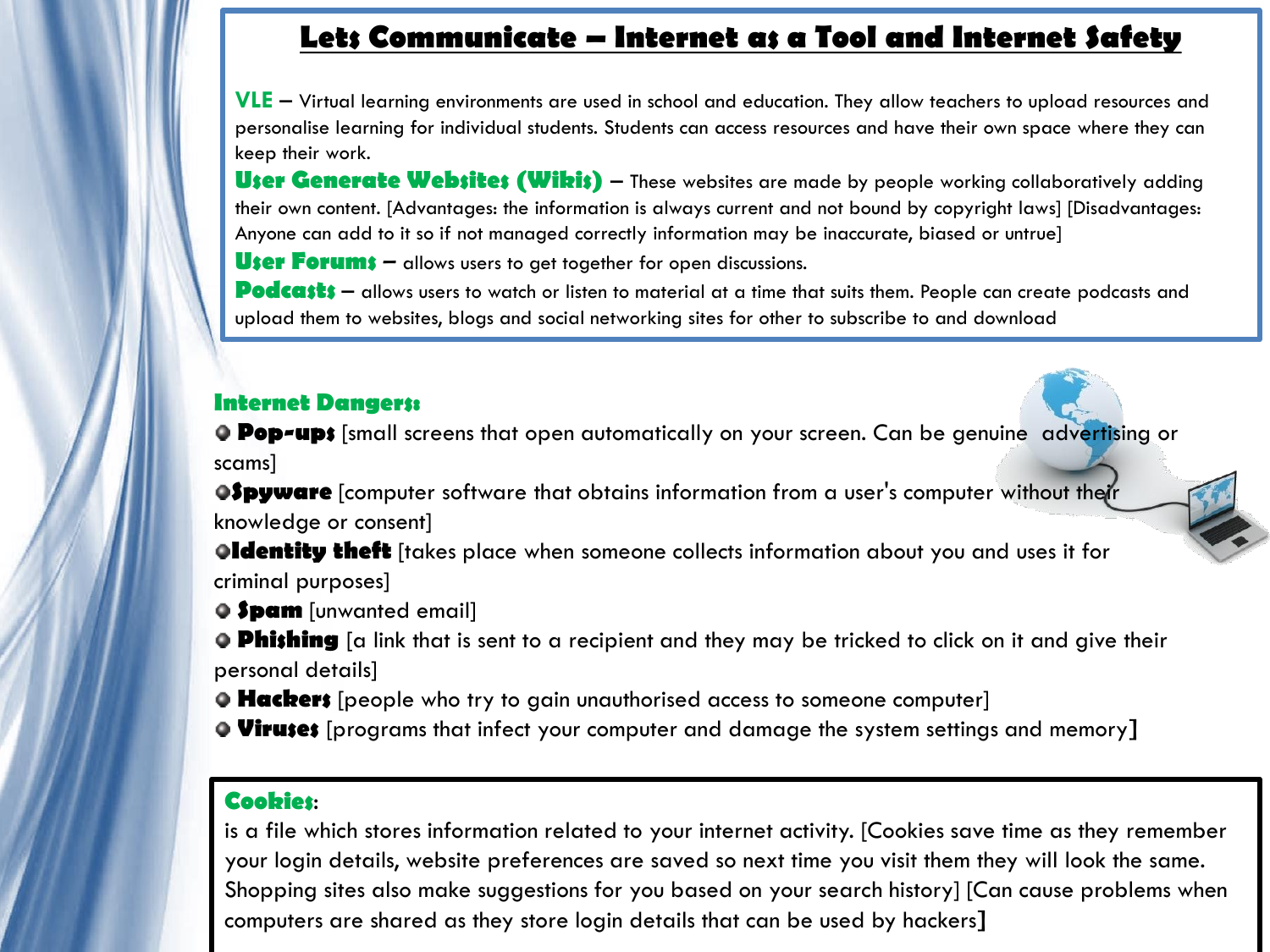## **On The Move Chapter 2- Connecting to the Internet:**

**NEWS** 

**Ethernet Cable or wireless connection** are the main 2 ways of connecting to the internet. A cable connection is faster than a wireless one but may not always be available. A wireless connection is more widely available but is slower. There may also be security issues connecting to an unsecured wireless network as there is a risk of hacking

#### **Biometrics**

A method of recognising someone based on physical characteristics. E.g. Fingerprints, face, iris, voice

#### **GPS**

A satellite navigation system

- Gives your current location
- **Directions from current location to specified** location
- **Distance from current location to specified** location

#### **Geotagging**

Adding geographical coordinates of where an image was taken. Metadata is the information stored about the image

- Cyber cafe [is a cafe that has a number of personal computers connected to the Internet and available for use by customers]
- Hotspot [is a venue that offers a Wi-Fi Internet connection. E.g. Located in hotels]
- Cloud Computing [a system where programs and data are stored centrally (in one place), on a server owned by a company such as Google. They are then accessed virtually (using the internet)]
- Web Application [an application that is access using a web browser. Example being Google docs]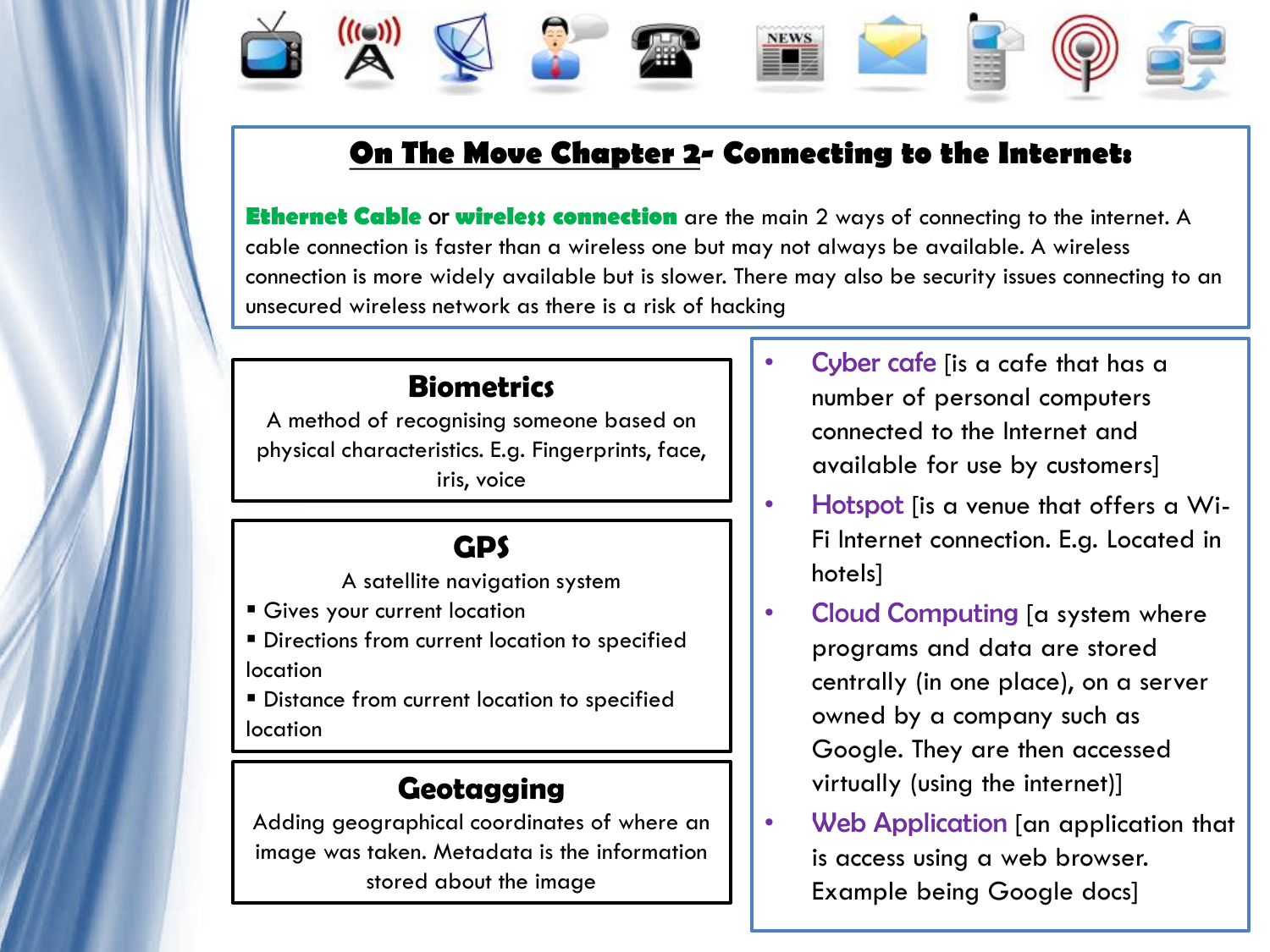#### Entertain Me – Chapter 3

#### **Wireless Wired**

Wire is cheaper than the wireless router

**Broad Band**

A high speed connection to the Internet that is always on

#### **Download**

Transfer of a file from a central computer to your computer

#### **Latency**

The speed of flow. A low latency means there is only a small delay

It is important to for a good connection to have a high bandwidth and a low latency

#### **Streaming**

when content is compressed and sent over the Internet and is displayed in real time. When streaming you do not have to wait for the media to download.

#### **Threats to a Network**

- Viruses Hackers
- 
- Spyware and Malware
- Internal –staff and family members(may delete files)

Flexible and convenient, can be used around the house Affected by number or devices using the wireless LAN

Distance sensitive

Can be affected by household appliances

Speeds of 54mps

#### **Bandwidth**

The amount of data that can fit through an Internet connection. A high bandwidth means more data

#### **Wireless Security Tips**

- Turn on WAP/WEP this is a form of encryption which scrambles data sent over your network. You can only read it if you have the key.
- Disable SSID broadcast shows your network is available
- Enable your routers firewall if it has one a firewall is a program that check incoming packets of data and determines if they are allowed in to the network.
- Enable MAC address filtering router will only
- allow devices that have been registered with router.
- Disable when not in use

No interference

Speeds of 100mbs

2 main ways of connecting to a network – **Wireless/WiFI** or **Ethernet Cable**

An **ISP** is: A company that offers its customers access to the Internet

#### Choosing an **ISP** – You

need to consider:

- **Cost**
- **Speed**
- **Parameter Download limits**
- **Fmail and Web** Space
- **Storage**
- **Security**
- **Parental Control**
- **Reliability and** customer service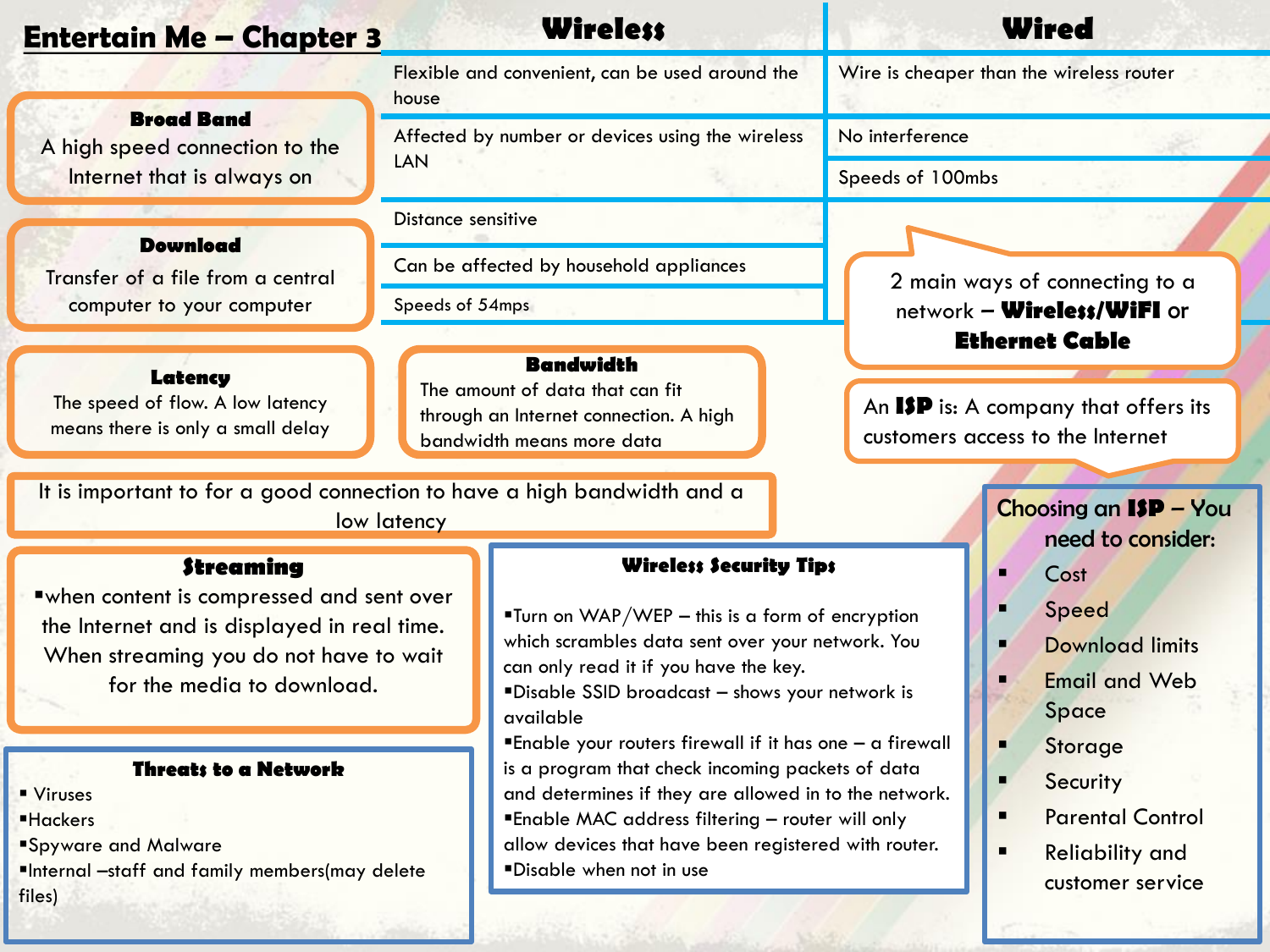#### Smart Working – Chapter 4

#### **Health Problems From Using ICT**

- $\checkmark$  Back pain can be caused by sitting incorrectly for a long time.
- Eye strain can be caused by staring at the screen for too long.
- Repetitive strain injury (RSI) is a result of doing the same thing again and again (e.g. typing or moving a mouse) – it causes stiffness, pain and numbness, usually in the joints of the arm, wrist or hand.
- $\checkmark$  Stress is often a feeling of not being able to cope, for example because of too much work, poor relationships with colleagues and a lack of support from employers.



#### How to Avoid the Problems

- Breaks people working at a computer must have frequent breaks to help prevent health problems. Computer users are advised to take 30-second micro-breaks every 10 minutes. You should try to do the following: look away from the screen, stretch, change your position frequently, move your feet, lift your arms and adjust your hips.
- Training employers need to train their staff on how to use work stations correctly, to help prevent injury. It is a legal requirement for employers to display a health and safety poster produced by the HSE. The poster tells workers what they and their employers need to do in simple terms, using numbered lists of basic points.
- Eye care employers have to pay for regular eye-sight tests for anyone who needs prescription glasses in order to use the computer. If the employee needs glasses to correct their eye sight, then the employer has to make a contribution to the glasses.
- Ergonomics Designing equipment to match the body shape and be more comfortable to use. (e.g. curved chairs, arc mouse etc)

| <b>Teleworking</b>                                    | <b>Advantages</b>                                                    | <b>Disadvantages</b>                                      |
|-------------------------------------------------------|----------------------------------------------------------------------|-----------------------------------------------------------|
| Working from home but                                 | Save money - don't have to rent office space<br>or travel to office. | Less social contact - don't see work colleagues.          |
| staying in contact using<br>technology. Can use VoIP, | Increased productivity - don't waste time<br>commuting               | Distractions - more distractions at home than at<br>work. |
| Video conferencing, email                             | Flexibility - can work when you're most<br>productive.               | Boundaries - blurs distinction between work<br>and rest.  |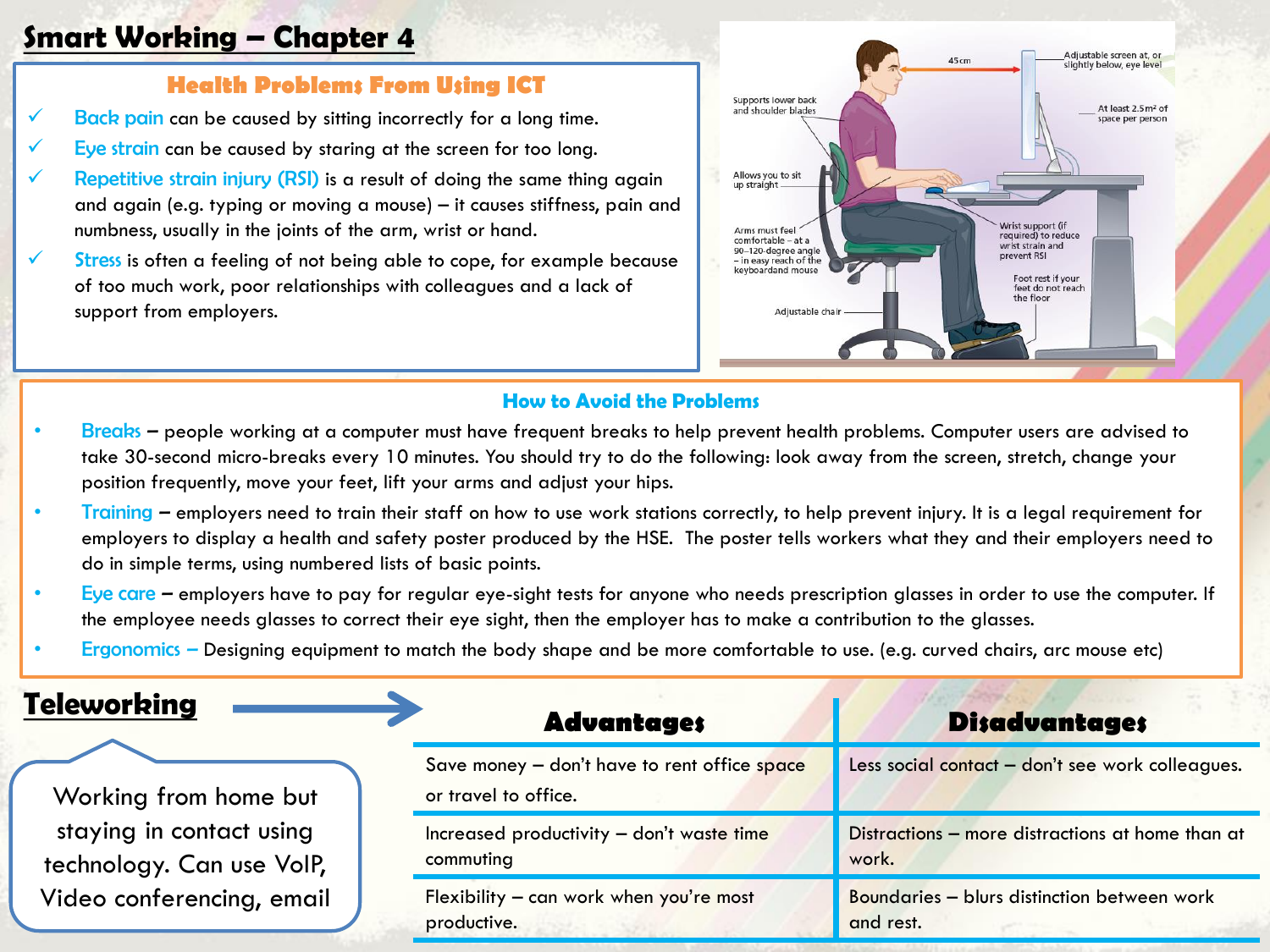#### **Smart Working – Chapter 4 6 Collaborative Working**

## Mobile broadband

Mobile broadband allows devices such as smart phones, laptops and netbooks to connect to a high speed internet connection without the need for

wires.

Mobile broadband relies on a 3G network the same technology used by 3G mobile phones like the iPhone. **If you do not have the 3G technology** built in you will need a **dongle**

#### **Advantages Disadvantages** ■ Can use on the move and access the internet from virtually anywhere Signal is not always reliable (affected by tall buildings and the

#### area your in) Not at fast as home broadband Limit on the amount you can download

Means working together. Technology now allows us to work together from remote locations (Remote  $=$  not near each other). Can use online workspaces such as Google documents. The files are stored virtually on the Internet and you can control who has access to them. You don't need to carry around a storage device but you do need access to the internet

#### Smart Working– Software Options

•You can now access software online or you can install it locally on your PC

**P** You can access you software from anywhere with an internet connection and you do not need to install it on every computer

#### **Advantages Disadvantages**

You need to have an internet connection Usually has less features than locally installed software

#### **Open Source Software**

Is software code that is made available to the public domain so anyone can use it  $I$  it is usually free and you can then alter the code to customise it, as you have accessed to it

You are not bound to a single software company

Difficult to receive support for the software as help is limited

#### **Access Rights**

You can control who has access to your documents and what they can do with them **4 levels of Access:**

•Read Only

•Read and Write

•Read Write and Amend

•Read, Write, Amend and Delete (full access)

#### **Strong Password**

- A password that is difficult to guess.
- Use more than 7 characters
- **Use upper and lower case letters**
- **Use combination of text, numbers and symbols**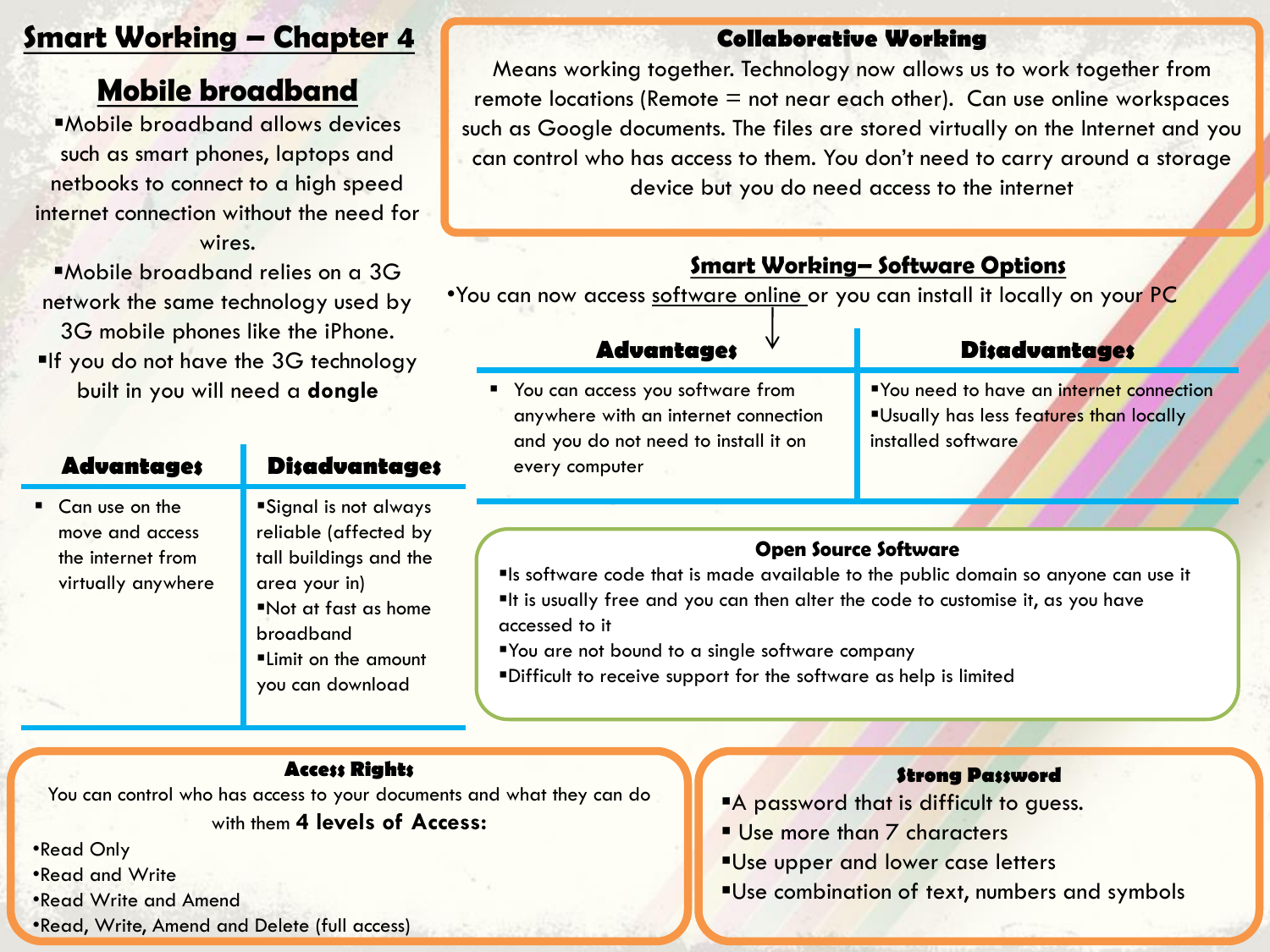#### **Online Shopping – Chapter 5 and Shopping Advantages of online Shopping**

#### **Security**

•Ensure you have a firewall •Up to date antivirus software •Anti Spyware and Malware software •Check your internet security settings. You can choose for example whether to accept cookies

You can shop online at any time

There is a much greater selection of goods available online, and often for better prices

You can use price comparison websites to find the item you want at the best price

 $\blacksquare$ It is convenient to be able to shop without leaving your home Has a positive impact on the environment as less people travel

#### **Phishing**

when fraudsters spam the Internet with an email claiming to be from a reputable financial institution (bank or building society) or e-commerce site. The email tries to make you click on a link and update your personal profile or carry out a transaction. The link takes you to a fake website designed to look like the real thing. Any personal or financial information that you enter will be sent directly to the scammer.

#### **Website Security** SSL Encryption (secure socket layer) Https at the start of the website Padlock in the browser Verified by Visa or Mastercard Secure

Payment Methods •Debit and credit card •Gift cards and vouchers •3 rd party payment processor such as papal

•Impersonal Careless use of language – spelling & grammar mistakes Urgency – "you have 48hours to respond" Link to click on taking you to fake website

| <b>Keywords</b>  | <b>Definition</b>                       |  |
|------------------|-----------------------------------------|--|
| Required         | Information that must be given          |  |
| fields           | when creating an online account         |  |
| <b>Combo box</b> | A box you fill by selecting an item     |  |
|                  | from a drop-down or by typing in        |  |
|                  | information if the information you      |  |
|                  | want to enter isn't in the list         |  |
| Validation       | Checking that the data entered is       |  |
|                  | sensible or within a certain range.     |  |
|                  | E.g. someones age                       |  |
| Verification     | Checking that the data entered is       |  |
|                  | accurate. E.g Entering a password       |  |
|                  | twice                                   |  |
| <b>Secret</b>    | Personal information that can be        |  |
| answer           | used to identify you                    |  |
| Captcha          | <b>Prevents automated software from</b> |  |
|                  | filling in a form                       |  |
| Auto-            | Your computer's operating system        |  |
| complete         | remembers your user names and           |  |
|                  | passwords                               |  |